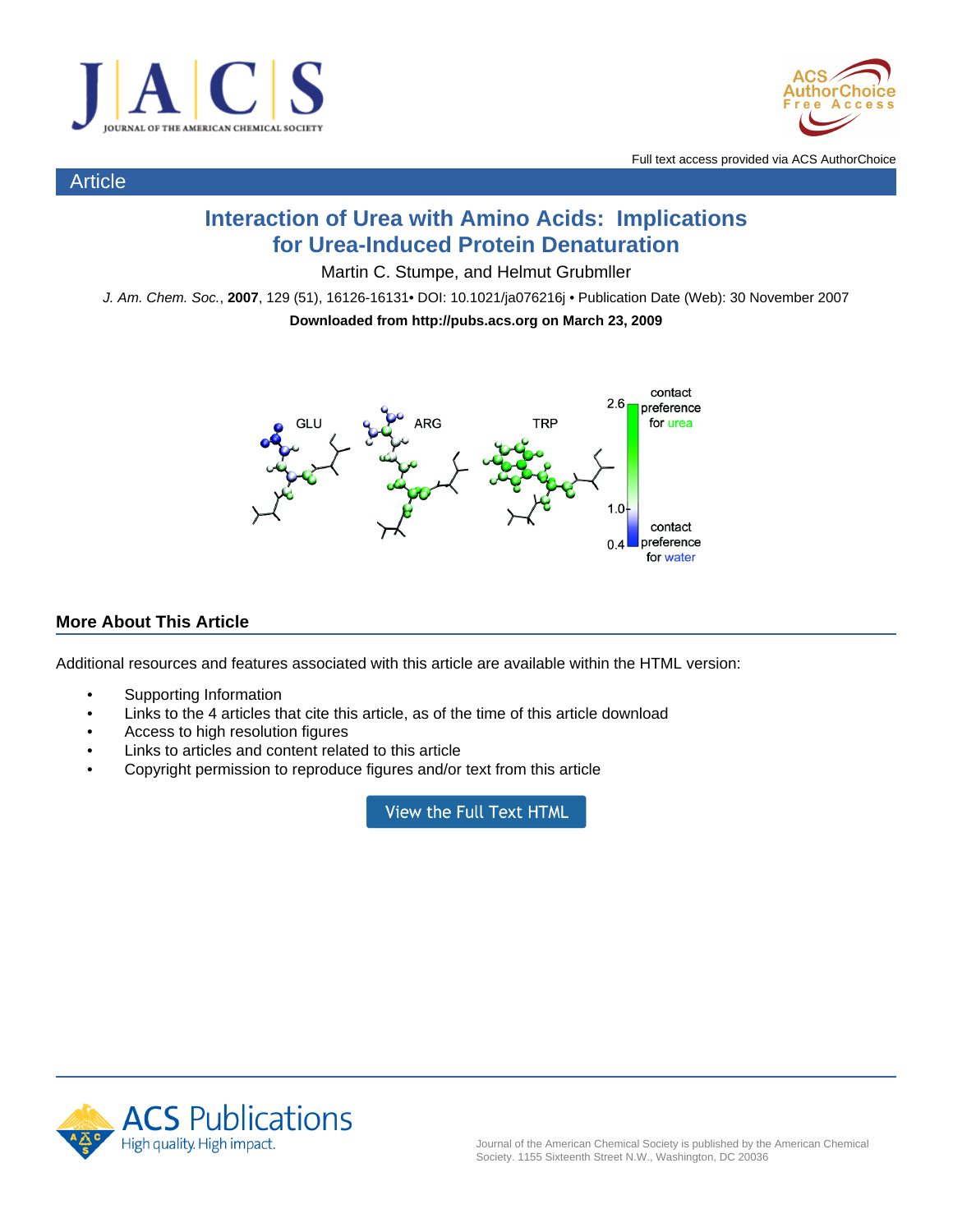

# **Interaction of Urea with Amino Acids: Implications for Urea-Induced Protein Denaturation**

Martin C. Stumpe and Helmut Grubmüller\*

*Contribution from the Department of Theoretical and Computational Biophysics, Max-Planck-Institute for Biophysical Chemistry, Am Fassberg 11, 37077 Göttingen, Germany* 

Received August 17, 2007; E-mail: hgrubmu@gwdg.de

**Abstract:** The molecular mechanism of urea-induced protein denaturation is not yet fully understood. Mainly two opposing mechanisms are controversially discussed, according to which either hydrophobic, or polar interactions are the dominant driving force. To resolve this question, we have investigated the interactions between urea and all 20 amino acids by comprehensive molecular dynamics simulations of 22 tripeptides. Calculation of atomic contact frequencies between the amino acids and solvent molecules revealed a clear profile of solvation preferences by either water or urea. Almost all amino acids showed preference for contacts with urea molecules, whereas charged and polar amino acids were found to have slight preferences for contact with water molecules. Particularly strong preference for contacts to urea were seen for aromatic and apolar side-chains, as well as for the protein backbone of all amino acids. Further, protein-urea hydrogen bonds were found to be significantly weaker than protein-water or water-water hydrogen bonds. Our results suggest that hydrophobic interactions are the dominant driving force, while hydrogen bonds between urea and the protein backbone contribute markedly to the overall energetics by avoiding unfavorable unsatisfied hydrogen bond sites on the backbone. In summary, we suggest a combined mechanism that unifies the two current and seemingly opposing views.

### **1. Introduction**

Urea is a widely used protein denaturant. Despite its widespread use, however, the molecular mechanism underlying urea-induced denaturation is not well understood. Two classes of interaction models are distinguished in the literature. In the first, direct interactions between urea and the protein are considered the main denaturation driving force.<sup>1-5</sup> In the second, urea-induced changes in the water structure are suggested as indirect interactions that drive unfolding. $6-8$  While several recent studies support the direct interaction model,  $5,9-13$  it is still unclear whether polar or apolar residues or the peptide backbone constitute the main interaction sites for urea. That the peptide backbone is an important interaction site for urea is now widely

- (1) Astrand, P.-O.; Wallqvist, A. and Karlstrom. G. *J. Phys. Chem.* **1994**, *98*, <sup>8224</sup>-8233. (2) Tirado-Rives, J.; Orozco, M.; Jorgensen, W. L. *Biochemistry* **1997**, *36* (24),
- 7313-7329.<br>
(3) Grdadolnik J.; Maréchal. Y. J. Mol. Struct. 2002, 615 (1-3), 177-189.
- (3) Grdadolnik J.; Mare´chal. Y. *J. Mol. Struct.* **<sup>2002</sup>**, *<sup>615</sup>* (1-3), 177-189. (4) Mountain R. D.; Thirumalai, D. *J. Am. Chem. Soc.* **<sup>2003</sup>**, *<sup>125</sup>* (7), 1950-
- 1957. (5) Klimov, D. K.; Straub, J. E.; Thirumalai, D. *Proc. Natl. Acad. Sci. U.S.A.*
- **2004**, *101* (41), 14760–14765.<br>(6) Frank, H. S.; Franks. F. *J. Chem. Phys.* **1968**, *48* (10), 4746–4757.<br>(7) Finer. E. G.: Franks. F.: Tait. M. J. J. Am. Chem. Soc. **1972**. 94 (13). 44
- (7) Finer, E. G.; Franks, F.; Tait. M. J. *J. Am. Chem. Soc.* **<sup>1972</sup>**, *<sup>94</sup>* (13), 4424- 4429.
- (8) Hoccart, X.; Turrell, G. *J. Chem. Phys.* **<sup>1993</sup>**, *<sup>99</sup>* (11), 8498-8503.
- (9) Chitra, R.; Smith, P. E. *J. Phys. Chem. B* **<sup>2002</sup>**, *<sup>106</sup>*, 1491-1500. (10) Caballero-Herrera, A.; Nordstrand, K.; Berndt, K. D.; Nilsson, L. *Biophys.*
- *J.* **<sup>2005</sup>**, *<sup>89</sup>* (8), 842-857. (11) Oostenbrink, C.; van Gunsteren, W. F. *Phys. Chem. Chem. Phys.* **2005**, *7*
- (1), 53-58. (12) Lee, M.-E.; van der Vegt, N. F. A. *J. Am. Chem. Soc.* **2006**, *128* (15),
- <sup>4948</sup>-4949. (13) O'Brien, E. P.; Dima, R. I.; Brooks, B.; Thirumalai, D. *J. Am. Chem. Soc.* **2007**, *129* (23), 7346–7353.<br>**16126 ■ J. AM. CHEM. SOC. 2007**, *129*, 16126–16131

accepted.<sup>14-16</sup> However, some studies<sup>4,10,11,13,17,18</sup> stress the importance of urea-protein hydrogen bonds to polar residues. Other studies<sup>12,19-28</sup> support the importance of apolar ureaprotein contacts weakening the hydrophobic effect. Hence, more detailed insights into the interactions of a denaturant with amino acids is imperative to understand how denaturants work.

This study aims to elucidate and quantify by extended molecular dynamics simulations the interactions of urea with each of the natural 20 amino acids. To this aim, interaction frequencies between urea and the individual amino acids are investigated to decide whether urea interacts preferentially with polar or apolar residues or with the peptide backbone. To quantify residue interaction with urea, a contact coefficient  $C_{UW}$ 

- (14) Courtenay, E. S.; Capp, M. W.; Record, T. M., Jr. *Protein Sci.* **2001**, *10*,
- <sup>2485</sup>-2497. (15) Auton, M.; Bolen, W. D. *Proc. Natl. Acad. Sci. U.S.A.* **2005**, *102* (42),
- 15065-15068.<br>(16) Möglich, A.; Krieger, F.; Kiefhaber, T. *J. Mol. Biol.* **2005**, 345 (1), 153-162.
- (17) Makhatadze, G. I.; Privalov, P. L. *J. Mol. Biol.* **<sup>1992</sup>**, *<sup>226</sup>* (2), 491-505. (18) Bennion, B. J.; Daggett, V. *Proc. Natl. Acad. Sci. U.S.A.* **2003**, *100* (9),
- 
- 
- 5142–5147.<br>
(19) Nozaki, Y.; Tanford, C. *J. Biol. Chem.* **1963**, 238 (12), 4074–4081.<br>
(20) Tanford, C. *Adv. Protein Chem.* **1970**, 24, 1–95.<br>
(21) Prakash, V.; Loucheux, S.; Scheuffele, C.; Gorbunoff, M. J.; Timasheff, S. N. *Archives Biochem. Biophys.* **1981**, *210* (2), 455-464.<br>(22) Muller, N. J. Phys. Chem. **1990**, 3856-3859 (94), 3856-3859.
- 
- (22) Muller, N. *J. Phys. Chem.* **1990**, 3856–3859 (94), 3856–3859.<br>(23) Alonso, D. O. V.; Dill, K. A. *Biochemistry* **1991**, 30 (24), 5974–5985.<br>(24) Duffy, E. M.; Kowalczyk, P. J.; Jorgensen, W. L. J. A*m. Chem. Soc.* **1**
- *<sup>115</sup>* (20), 9271-9275. (25) Tsai, J.; Gerstein, M.; Levitt, M. *J. Chem. Phys.* **<sup>1996</sup>**, *<sup>104</sup>* (23), 9417-
- 9430. (26) Zou, Q.; Habermann-Rottinghaus, S. M.; Murphy, K. P. *Proteins: Structure,*
- *Function, Bioinform.* **<sup>1998</sup>**, *<sup>31</sup>* (2), 107-115.
- (27) Ikeguchi, M.; Nakamura, S.; Shimizu, K. *J. Am. Chem. Soc.* **2001**, *123* (4), 677-682. (28) Timasheff S. N.; Xie, G. *Biophys. Chem.* **<sup>2003</sup>**, *<sup>105</sup>*, 421-448.
-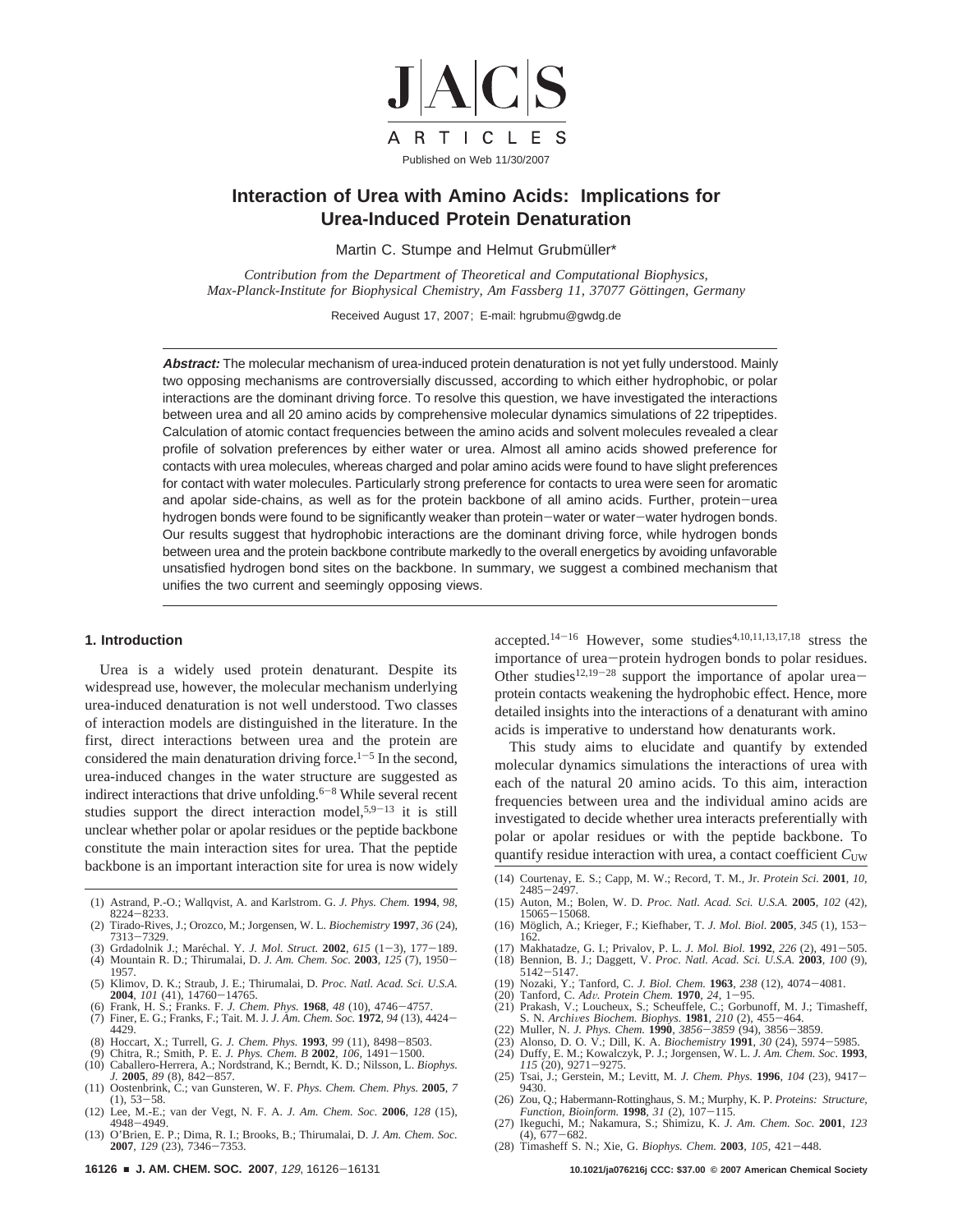is introduced as a measure for preferential interaction with urea relative to that with water. The C<sub>UW</sub> analysis will also provide detailed insights into urea-peptide interactions on the atomic level. Additionally, the role of hydrogen bonds between urea or water and the peptide residues is investigated and hydrogen bond energies are estimated.

To separate sequence dependence and secondary or tertiary structure effects from the immediate interaction between urea and the respective amino acids, all 20 amino acids were investigated by simulations of glycine-capped tripeptides (GXG). The influence of sequence and structure on the immediate or direct interactions of the amino acids are discussed in the Conclusions.

#### **2. Methods**

Simulation Setup. Each of the 20 natural amino acids (X) was simulated in a glycine-capped tripeptide (GXG). The glycine termini with NH2 and COOH were kept uncharged. For histidine, all three protonation states were considered, resulting in 22 simulations in total, each of 100 ns length. The initial backbone angles of the tripeptides were set in  $\beta$ -sheet conformation ( $\phi = -135^{\circ}$ ,  $\psi = 128^{\circ}$ ). Since the autocorrelation time of  $(\phi, \psi)$  was found to be below 1 ns in our simulations, these starting conditions did not impose significant bias. All tripeptides were simulated individually in aqueous urea solution with 1250 water molecules and 250 urea molecules, corresponding to a urea mole fraction of 0.17 and a concentration of 6.5 M. An appropriate counterion ( $Na<sup>+</sup>$  or Cl<sup>-</sup>) was added for each charged amino acid. Ion concentration might affect the results.29 Here, however, we are interested in the interactions without salt effects, and therefore, only one counterion was added where necessary to obtain an electrically neutral simulation system. Additionally, a second set of simulations was performed with all electrostatic interactions switched off to estimate steric effects on the calculated contact coefficients, which may arise from different volumes of urea and water molecules.

All simulations were performed using the Gromacs<sup>30,31</sup> program package, version 3.3, with the OPLS-all-atom force field,  $32$  the TIP4P water model,<sup>33</sup> and the urea model of Smith et al.<sup>34</sup> Particle Mesh Ewald summation (PME) was used to calculate the long-range electrostatic interactions with a grid-spacing of 0.12 nm and an interpolation order of 4. A cutoff of 1.0 nm was used for the short-range Coulomb and the Lennard-Jones interactions. All simulations were performed in the *NpT*-ensemble using Berendsen-type temperature-coupling<sup>35</sup> with a coupling coefficient of  $\tau_T = 0.1$  ps and Berendsen-type pressurecoupling<sup>35</sup> at 1 bar with a coupling coefficient of  $\tau_p = 1$  ps. An integration time step of 2 fs was chosen. The initial size of the periodic cubic box was set to  $(3.9 \text{ nm})^3$  to accommodate 1250 water and 250 urea molecules in addition to the tripeptide.

To setup the simulation systems, 250 (non-overlapping) urea molecules were placed at random positions in the simulation box containing the tripeptide. Subsequently, the box was filled up with 1250 water molecules. Each simulation was preceded by a 200-step steepestdescent energy minimization, 500 ps equilibration with position restraints on the tripeptide, and finally a 1 ns equilibration without position restraints. The total simulation time for data collecting was 4.4 *µ*s.

- (29) Donnini, S.; Mark, A. E.; Juffer, A. H.; Villa, A. *J. Comp. Chem.* **2005**, *26* (2), 115-122. (30) Berendsen, H. J.; van der Spoel, C. D.; van Drunen, R. *Comp. Phys. Comm.*
- 
- **<sup>1995</sup>**, *<sup>91</sup>*, 43-56. (31) Lindahl, E.; Hess, B.; van der Spoel, D. *J. Mol. Model.* **<sup>2001</sup>**, *<sup>7</sup>*, 306-317. (32) Jorgensen, W. L; Maxwell, D. S.; Tirado-Rives, J. *J. Am. Chem. Soc.* **1996**,
- *118*, 11225-11236.<br> *118*, 11225-11236.<br>
(33) Jorgensen, W. L.; Chandrasekhar, J.; Madura, J. D. *J. Chem. Phys.* **1983**,<br>
79 (2), 926-935. (33) Jorgensen, W. L.; Chandrasekhar, J.; Madura, J. D. *J. Chem. Phys.* **<sup>1983</sup>**, *<sup>79</sup>* (2), 926-935. (34) Smith, L. J.; Berendsen, H. J. C.; van Gunsteren, H. F. *J. Phys. Chem. B*
- **<sup>2004</sup>**, *<sup>108</sup>* (3), 1065-1071.
- (35) Berendsen, H. J. C.; Postma, J. P. M.; Van Gunsteren, W. F.; DiNola, A.; Haak, J. R. *J. Chem. Phys.* **<sup>1984</sup>**, *<sup>81</sup>* (8), 3684-3690.

**Contact Coefficient.** To quantify the frequency of interactions between urea and the amino acids, we define the contact coefficient  $C<sub>UW</sub>$  for a particular amino acid X:

$$
C_{\text{UW}_X} = \frac{N_{\text{X-U}}}{N_{\text{X-W}}} \frac{M_{\text{W}}}{M_{\text{U}}}
$$
(1)

where  $N_{X-U}$  and  $N_{X-W}$  are the numbers of atomic contacts of amino acid X with urea and water molecules, respectively. Atoms were defined to be in contact if they are closer than  $0.35$  nm.  $C<sub>UW</sub>$  is normalized using the total numbers of urea atoms  $(M_U)$  and water atoms  $(M_W)$ . Hence, a residue with a contact coefficient of  $C_{\text{UW}} = 1.0$  has no interaction preference for either urea or water. Values above 1.0 indicate preferential interaction with urea; values below 1.0 indicate preferential interaction with water. Since  $C<sub>UW</sub>$  relates to interaction frequencies, it can be regarded as a measure for the free energy of contact formation which gives rise to the first peak in the respective radial distribution function.

The autocorrelation time of the instantaneous contact coefficient (determined from single snapshots) was found to be about 100 ps for the analysis on the residue level and about 10 ps for the analysis on the atomic level. Lifetimes of contacts were distributed exponentially with a similar time-constant. The correlation time was used to calculate the number of statistically independent frames within the 100 ns simulation time for the statistical error estimate of the average contact coefficients.

Note that the contact coefficient can easily be extended to quantify interaction preferences of solute molecules X in solvents consisting of more than two components S*i*:

$$
C_{\mathbf{S}_{i}} = \frac{N_{\mathbf{X}-\mathbf{S}_{i}}}{M_{\mathbf{S}_{i}}} \frac{\sum_{j=1}^{k} M_{\mathbf{S}_{j}}}{\sum_{j=1}^{k} N_{\mathbf{X}-\mathbf{S}_{j}}} \tag{2}
$$

where *k* is the number of solvent components,  $N_{X-S_i}$  is the number of atomic contacts between the solute X and the solvent molecules S*i*, and  $M<sub>S</sub>$  denotes the total number of atoms of all solvent molecules *i*.

**Hydrogen Bonds.** The number of hydrogen bonds per molecule was calculated using the standard Gromacs tool g\_hbond with a cutoff radius of 0.35 nm between donor and acceptor and a cutoff angle of 30° as geometric criteria for the existence of a hydrogen bond.36 Energies of hydrogen bonds were estimated using the empirical function,<sup>37</sup> where *d* denotes the distance between hydrogen and acceptor atom in nm.

The estimated energies are for isolated hydrogen bonds and are certainly not identical with the free energy contribution of these hydrogen bonds for proteins in solution.<sup>38</sup> We note that we here use this formula only for a (semiquantitative) measure of the hydrogen bond strength.<sup>39-43</sup> In particular, our conclusions are only based on the monotonic dependence of hydrogen bond energy on distance (in the considered distance range) and not on accurate numbers, such that this simple treatment should suffice.

- (36) van der Spoel, D.; Lindahl, E.; Hess, B.; van Buuren, A. R.; Apol, E.; Meulenhoff, P. J.; Tielemann, D. P.; Sijbers, A. L. T. M.; Feenstra, K. A.; van Drunen, R.; and Berendsen, H. J. C. www.gromacs.org 2004.
- (37) Espinosa, E.; Molins, E.; Lecomte, C. *Chem. Phys. Lett.* **<sup>1998</sup>**, *<sup>285</sup>* (3-4),
- 170–173.<br>
(38) Sheu, S.-Y.; Yang, D.-Y.; Selzle, H. L.; Schlag, E. W. *Proc. Natl. Acad.*<br> *Sci. U.S.A.* **2003**, *100* (22), 12683–12687.<br>
(39) Arnold, W. D.; Eric Oldfield, E. *J. Am. Chem. Soc.* **2000**, *122*, 12835–<br>
12
- 12841.
- (40) Jenkins, S.; Morrison. I. *Chem. Phys. Lett.* **<sup>2000</sup>**, *<sup>317</sup>*, 97-102. Rozenberg, M.; Loewenschuss, A.; Marcus, Y. *Phys. Chem. Chem. Phys.* **2000**. 2. 2699-2702.
- (42) Alkorta, I.; Elguero, J. J. Phys. Chem. A 1999, 103, 272-279.
- (42) Alkorta, I.; Elguero, J. *J. Phys. Chem. A* **1999**, *103*, 272–279.<br>(43) Gálvez, O.; Gómez, P. C.; Pacios, L. F. *J. Chem. Phys.* **2001**, *115* (24), 11166–11184.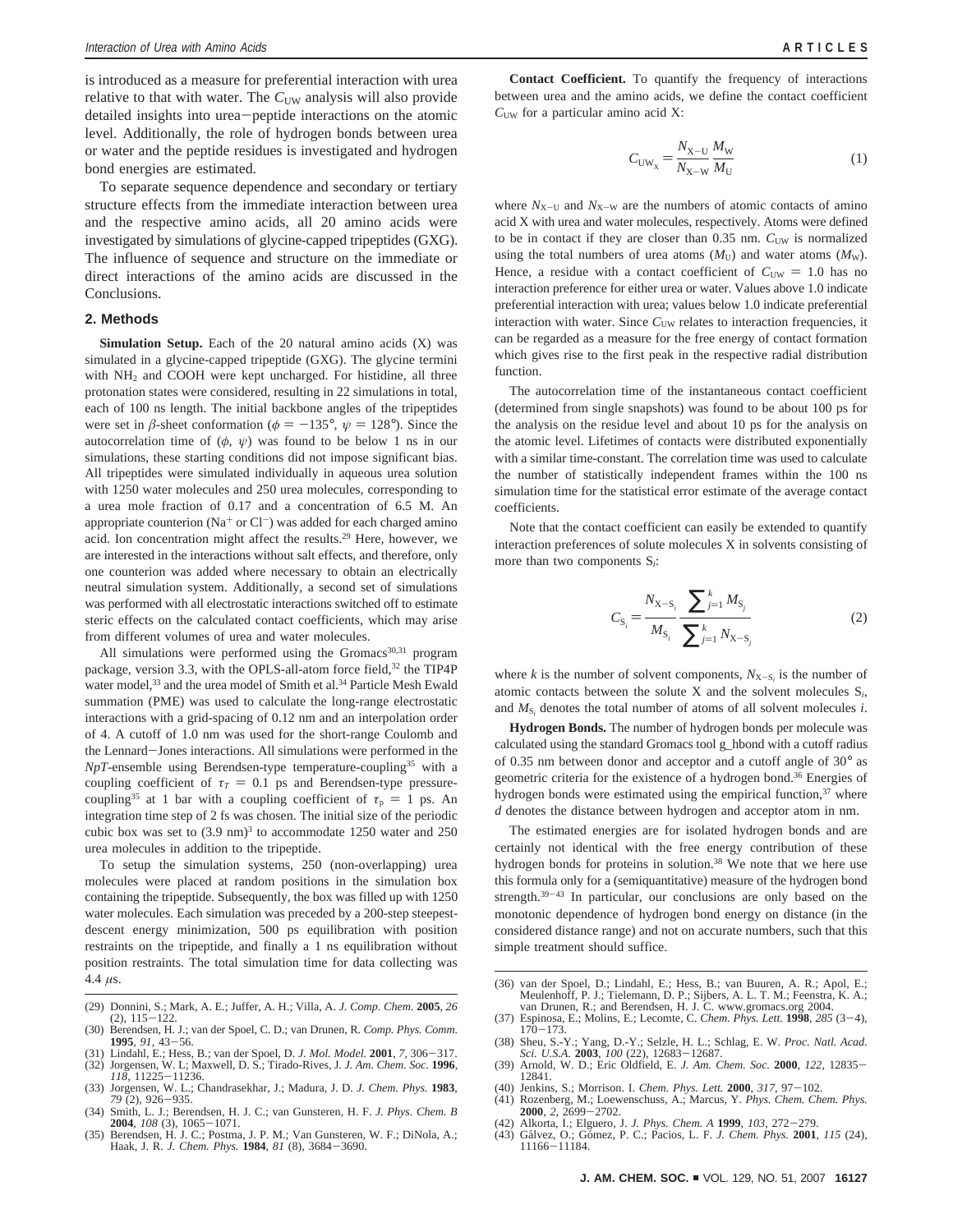

**Figure 1.** Contact coefficient  $C_{\text{UW}}$  for each amino acid. High values above 1 indicate preferential interactions with urea; a value of 1 corresponds to equal probability to interact with urea or with water. The color characterizes the amino acids. Red, charged; yellow, polar; gray, aliphatic; blue, aromatic; green, apolar. Crosses denote the C<sub>UW</sub> of the backbone alone; the dotted line at 1.82 marks the backbone average over all amino acids.

**Force Field Energies.** Force field energies (Lennard-Jones and Coulomb) between amino acid X and urea  $(E_{X-U})$  or water  $(E_{X-W})$  were calculated for all atoms in atomic contact using the same distance cutoff criterium as for the contact coefficients. Energies per atom were then defined as

$$
E_{X}^{\text{norm}} = \frac{E_{X-W}}{N_{X}} - \frac{E_{X-U}}{N_{U}}
$$
(3)

where  $N_X$  and  $N_U$  denote the number of atomic contacts of residue X with water or urea, respectively.

## **3. Results**

**Contact Coefficients.** We first focus on contact coefficients  $C<sub>UW</sub>$  (Figure 1). As can be seen,  $C<sub>UW</sub>$  is higher than 1, indicating preferential contacts to urea, for all amino acids except the anionic ASP and GLU, which have a significantly lower  $C_{UW}$ of about 0.89 each. The cationic ARG and LYS have the second lowest C<sub>UW</sub> with 1.26 each. The other amino acids exhibit a *C*UW between 1.44 (THR, SER) and 1.82 (CYS). For each amino acid the  $C<sub>UW</sub>$  of the backbone alone is higher than for the complete amino acid. The C<sub>UW</sub> of the backbone alone, averaged over all residues, is  $1.78 \pm 0.18$ .

In summary, urea interacts mainly with aromatic and nonpolar residues, as well as with the protein backbone. Polar and especially charged residues interact less frequently with urea, the charged amino acids ASP and GLU show even more interactions with water than with urea. Note that  $C<sub>UW</sub> < 1$  does not necessarily imply a positive free energy of transfer from water to urea solution, which has been found to be negative for hydrophobic, as well as for hydrophilic, residues.<sup>44-47</sup>

To elucidate which parts of the amino acids show contact preferences for either urea or water, we calculated  $C_{UW}$ atomwise. This in-depth analysis was further motivated by the difference in average  $C_{\text{UW}}$  for the backbones and the complete residues. Figure 2 shows atomic interaction sites for urea and water for all amino acids. Blue indicates preferential interaction with water (low  $C<sub>UW</sub>$ ), green indicates preferential interaction with urea (high  $C<sub>UW</sub>$ ), and white corresponds to no interaction preference ( $C_{\text{UW}} = 1$ ).

Again, clear differences in the C<sub>UW</sub> are seen for the different the amino acids. In particular, the carboxyl groups of ASP and GLU have very low C<sub>UW</sub> values and represent the main interaction sites for water. For both amino acids, also the sidechain  $CH<sub>2</sub>$  groups and even the backbone show reduced interactions with urea due to the charge of the carboxyl group. This effect is slightly more pronounced for ASP than for GLU, since the backbone is separated from the carboxyl group by one CH2 group less in ASP. ARG and LYS show both, preferential interaction sites for water, as well as for urea. The amino groups are the main interaction sites for water, whereas the backbones exhibit high  $C<sub>UW</sub>$  values and are not significantly affected by the charged amino groups due to the long apolar side-chains of both amino acids. Further interaction sites for water are the hydroxyl group of TYR and the two nitrogen atoms in the  $HIS_{\delta\epsilon}$ -ring.

Pronounced interactions with urea are see for the aromatic rings of PHE, TRP, and TYR, as well as for the whole CYS, and the C*<sup>â</sup>* and C*<sup>γ</sup>* atoms of ILE, LEU, and MET. These atoms have been assigned a small charge (between  $-0.06e$  and  $-0.12e$ ) in the OPLS-AA force field. The peptide backbone shows preferential interaction with urea for all amino acids.

Overall, we observe for the residue, as well as for the atomic level, that polar parts (with large partial charges) mainly interact with water while less polar parts (with small partial charges) interact mainly with urea.

**Hydrogen Bonding.** Hydrogen bonds between water, urea, and the amino acids were analyzed, and their strength was estimated via the Espinosa formula.<sup>37</sup> The average hydrogen bond energies are given in Figure 2 for all side-chain donors and acceptors. As can be seen, all hydrogen bonds to water (blue numbers) are stronger than the corresponding hydrogen bonds to urea (green numbers). Therefore, hydrogen bond sites on the side-chains are preferentially solvated by water rather than by urea molecules. The strongest hydrogen bonds ( $\approx 46$ ) kJ/mol) are seen between the carboxyl groups of ASP or GLU and water. Since the energies of hydrogen bonds to the backbone do not significantly vary between the amino acids, their average energies is given in Figure 3 and they are not shown individually in Figure 2. Figure 3 shows the hydrogen bond energies between protein (backbone), water, and urea. The larger numbers in Figure 3a denote the average hydrogen bond energies for all donor/acceptor combinations. The small number pairs next to the arrows in panel (a) refer to hydrogen bonds with donor/ acceptor in the direction of the respective arrow. For instance, hydrogen bonds between water and the peptide backbone have an energy of 18.0 kJ/mol with the peptide as donor and water as acceptor and an energy of 29.8 kJ/mol with water as donor and the peptide backbone as acceptor. On average, intrawater hydrogen bonds are the strongest with an energy of 27.8 kJ/ mol, followed by hydrogen bonds between water and the peptide backbone with an energy of 25.8 kJ/mol. For urea, the energy difference between hydrogen bonds to protein or water is very small. Judging from the hydrogen bond energies alone, water seems to be a significantly more favorable hydrogen bond partner than urea for the peptide backbone. That this difference in hydrogen bond energies between protein-urea and proteinwater does not lead to preferential solvation of the backbone by water, as one might expect, shows that optimization of peptide-solvent hydrogen bonds is not the determinant for

<sup>(44)</sup> Nandi, P. K.; Robinson, D. R. *Biochemistry* **<sup>1984</sup>**, *<sup>23</sup>*, 6661-6668. (45) Wetlaufer, D. B.; Malik, S. K.; Stoller, L.; Coffin, R. L. *J. Am. Chem.*

Soc. **1964**, 86, 508–514.<br>(46) Kresheck, G. C.; Benjamin, L. J. Phys. Chem. **1964**, 68, 2476–2486.<br>(47) Roseman, M.; Jencks, W. P. J. Am. Chem. Soc. **1975**, 97, 631–640.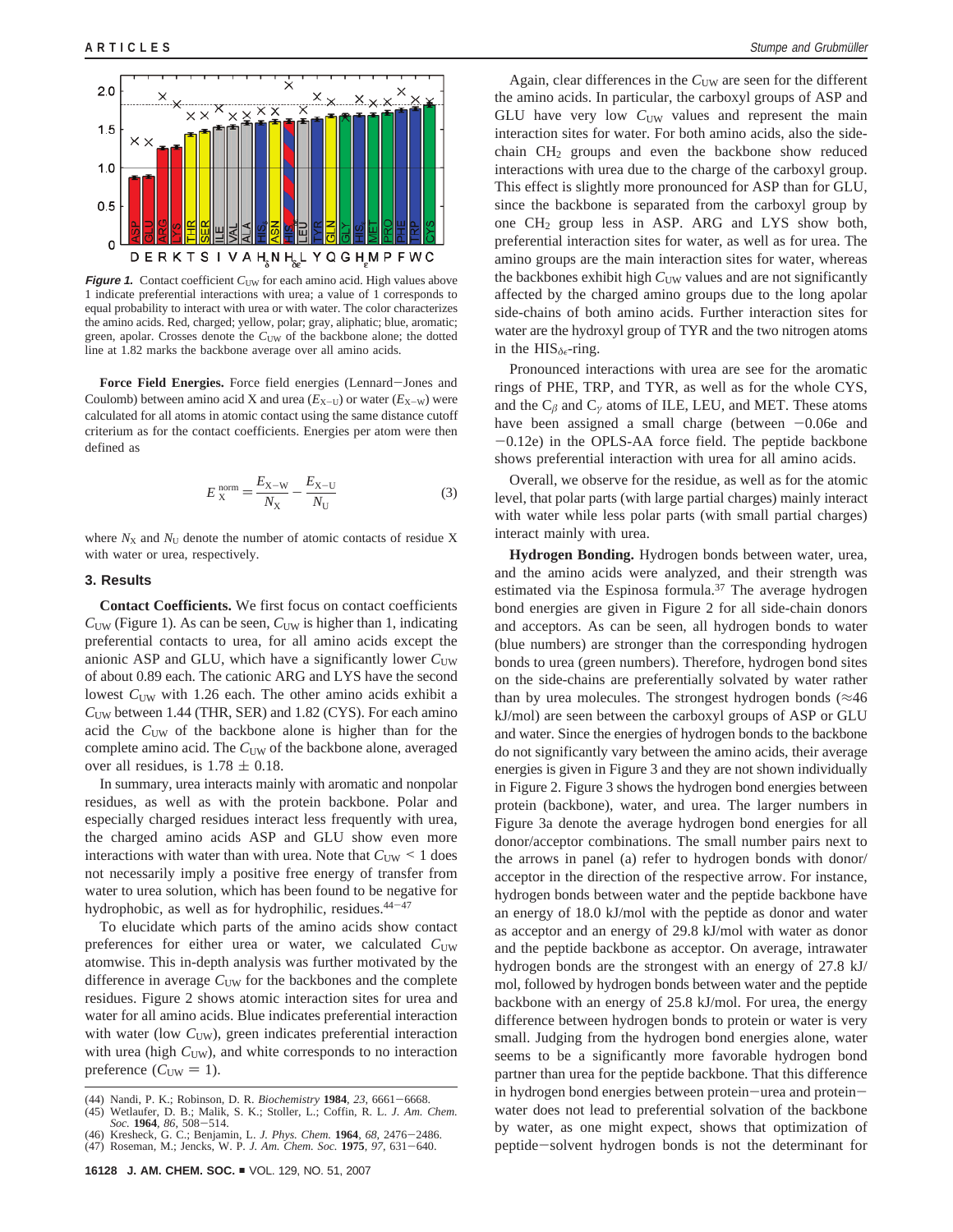

**Figure 2.** Atomic interaction sites for urea and water. Blue indicates low C<sub>UW</sub>, green high C<sub>UW</sub>, and white corresponds to C<sub>UW</sub> = 1. The numbers denote average energies of hydrogen bonds to water (blue) or urea (green) for the respective atoms in kJ/mol.



**Figure 3.** Average hydrogen bond energies (in kJ/mol) between the protein backbone, urea, and water. Statistical errors are below 0.1 kJ/mol. The small number pairs next to the arrows in panel (a) refer to hydrogen bonds with donor/acceptor in the direction of the respective arrow. The large numbers denote the weighted average. The energy of protein-protein hydrogen bonds was taken from simulations with the C12 protein (to be published elsewhere).

backbone solvation by water or urea in this simple view. This issue will be discussed further below.

Intraprotein hydrogen bond energies were calculated from simulations of the CI2 protein (to be published elsewhere). Statistical errors are below 0.1 kJ/mol. Note that the empirical formula used to estimate the hydrogen bond energies is certainly less accurate. In particular, the energies calculated here are estimates for isolated hydrogen bond energies which are known to be larger than those in solution.38 However, as discussed in the Methods section, our conclusions are only based on the relative strengths of the hydrogen bonds and not on the absolute numbers, such that this simple treatment will suffice.

**Driving Forces for Preferential Interactions.** In order to explore the driving forces of the preferential interactions, we calculated the force field energies (Coulomb + Lennard-Jones) between the amino acids X and urea/water (Figure 4a). Charged and polar residues (low  $C<sub>UW</sub>$ ) have the largest force field energies with both water and urea. The Lennard-Jones contributions to the potential energies were all positive and much smaller than the respective Coulomb part.

The enthalpy gain upon substituting urea with water in the solvation shell, measured by the energy difference between <sup>X</sup>-water and X-urea, is largest for these residues. For residues with a high  $C<sub>UW</sub>$ , the enthalpy gain is much smaller.

Figure 4b correlates the potential energy differences  $E_X^{\text{norm}}$ (eq 3) between  $X$ -water and  $X$ -urea with the contact coefficients C<sub>UW</sub>. Indeed, the linear fit indicates a significant correlation (regression coefficient  $r^2 = 0.8$ ). In particular, more negative (i.e., stronger) interaction energies imply low  $C<sub>UW</sub>$ values. From this correlation we conclude that the interaction of water molecules with charged and polar residues (low  $C_{UW}$ ) is dominated by enthalpy contributions, in particular electrostatic ones. Those residues with only a small enthalpy gain are solvated preferentially by urea (high  $C<sub>UW</sub>$ ) because displacement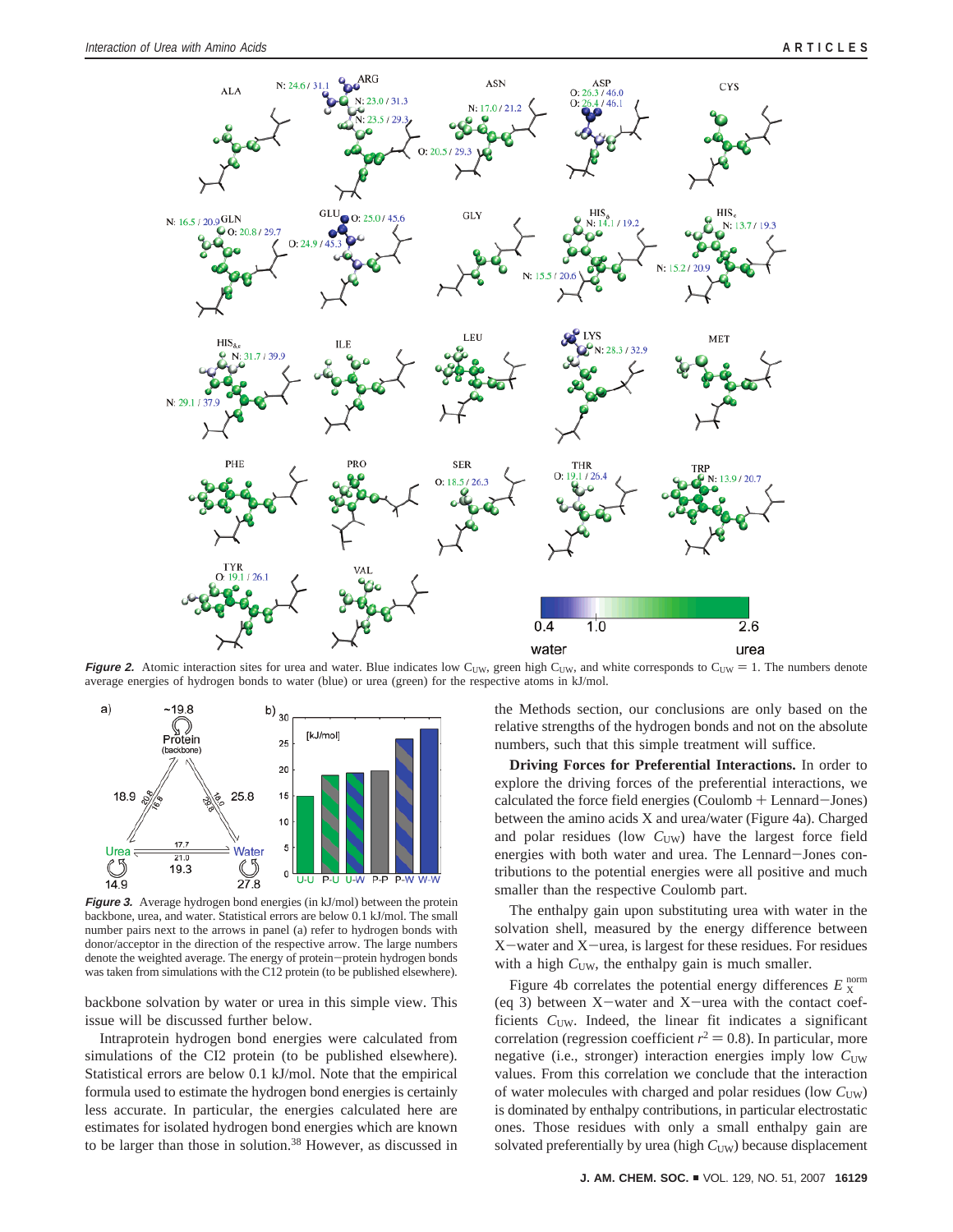

energy within cutoff radius (blue, water; green, urea). (b) Energy difference between residue-water and residue-urea per atom versus contact coefficient  $C<sub>UW</sub>$ . The linear fit with a regression coefficient of  $r^2 = 0.8$  is drawn in red.

of water from less polar protein surface into bulk is enthalpically and entropically favorable. This picture agrees with the results from the hydrogen bond energies discussed above.

We also carried out a set of 22 simulations with all electrostatic interactions switched off to estimate the contribution of Coulomb and Lennard-Jones energies to the contact preferences and to extract purely steric contributions. Contact coefficients from these simulations were all quite similar to each other (1.25  $\pm$  0.06). This result further supports the view that electrostatic interactions, as opposed to Lennard-Jones interactions, are (directly via enthalpy or indirectly via the hydrophobic effect) the main determinants of the observed contact preference profile.

### **4. Discussion**

Our simulations suggest that polarity/apolarity is the main determinant of the interaction preference  $C<sub>UW</sub>$  of amino acids with urea or water. One would therefore expect that  $C_{UW}$ correlates to hydrophobicity scales. Indeed, we find qualitative agreement with common scales. $48-53$  In particular, amino acids ranked very hydrophobic by these scales (CYS, PHE, TRP, etc.) interact preferentially with urea in our simulations (high  $C<sub>UW</sub>$ ), whereas amino acids ranked as very hydrophilic (ASP, GLU, ARG, LYS, etc.) interact preferentially with water (low C<sub>UW</sub>).

On the atomic level, we find good agreement with atomic hydrophilicities reported by Kuhn et al.,<sup>53</sup> who found oxygen atoms to be most hydrophilic, followed by nitrogen, followed by carbon and sulfur ( $O \approx O^{-} > N^{+} > N \gg C \approx S$ ). As the correlations between these different hydrophobicity scales are in the range of  $r^2 = 0.69 - 0.95$  (problems involved in defining and interpreting such scales are well known<sup>54,55</sup>), one would not expect correlations with  $C<sub>UW</sub>$  higher than this value. The observed correlation coefficient of  $r^2 = 0.35 - 0.53$  between  $C_{\text{UW}}$ and the different hydrophobicity scales therefore suggests that the hydrophobic effect is a key determinant for the contact preferences  $C<sub>UW</sub>$  but certainly not the only one.

Indeed, comparison with free energies of transfer from water to urea solution ( $\Delta G_{W\rightarrow U}$ ) shows a similar correlation. The *C*<sub>UW</sub> values reported here agree with main features from the early study of Nozaki and Tanford<sup>19</sup> and from more recent studies by Auton and Bolen.15 In particular, less polar residues like PHE, TRP, and TYR have a large  $\Delta G_{W\rightarrow U}$ , as well as a high  $C_{UW}$ . The correlation of  $C<sub>UW</sub>$  with all  $\Delta G_{W\rightarrow U}$  reported in ref 19 is  $r^2$  $= 0.32$ , and  $r^2 = 0.31$  for the data reported in ref 15. Hence, transfer free energies  $\Delta G_{W\rightarrow U}$  are obviously also related to  $C_{U\text{W}}$ . Although we certainly cannot exclude further effects contributing to the observed  $C<sub>UW</sub>$ , our results suggest these two to be the main determinants for the observed contact preferences.

We have also analyzed the relation to *m*-value contributions, which measure the variation of the free energy of unfolding with denaturant concentration.<sup>56</sup> Indeed, very good agreement is seen with the *m*-value contributions reported by Auton and Bolen.15 Their data are particularly suitable for comparison with  $C<sub>UW</sub>$  values, since both are normalized to size or surface area. The regression coefficient with their data (Figure 2a in ref 15) is  $r^2 = 0.57$  (see Supporting Information for the correlation diagram). We note that CYS is a unique and puzzling outlier, with completely opposite tendencies, and was excluded from the regression fit. Large *m*-value contributions are reported for less polar residues like TRP, PHE, and LEU, as well as for the backbone, while the contribution of ASP, GLU, ARG, and LYS is very small. This large correlation shows that the contact coefficient C<sub>UW</sub> introduced here can obviously be related to the m-value contribution per surface reported in ref 15.

By determining contact coefficients from tripeptides (GXG) with neutralized termini, we have aimed at providing values for individual amino acids. In particular, this approach excludes effects from sequence, secondary or tertiary structure interactions, and effects from the N and C termini. In a protein, in contrast, the interaction of each amino acid with the surrounding water and urea solvent will additionally depend on local neighboring residues. For example, we expect  $C<sub>UW</sub>$  to be lower than in the GXG tripeptides when X is flanked by a polar residue like GLU or higher when X is flanked by an apolar residue like TRP. The influence of flanking peptide bonds on hydrophilicity has previously been discussed by Roseman et al.57 (48) Nozaki, Y.; Tanford, C. *J. Biol. Chem.* **<sup>1971</sup>**, *<sup>246</sup>* (7), 2211-2217.

<sup>(49)</sup> Janin, J. *Nature* **<sup>1979</sup>**, *<sup>277</sup>*, 491-492. (50) Guy, H. R. *Biophys. J.* **<sup>1985</sup>**, *<sup>47</sup>*, 61-70.

<sup>(51)</sup> Rose, G. D.; Geselowitz, A. R.; Lesser, G. J.; Lee, R. H.; Zehfus, M. H. *Science* **<sup>1985</sup>**, *<sup>229</sup>* (4716), 834-838. (52) Bordo, D.; Argos, P. *J. Mol. Biol.* **<sup>1991</sup>**, *<sup>217</sup>* (4), 721-729.

<sup>(53)</sup> Kuhn, L. A.; Swanson, C. A.; Pique, M. E.; Trainer, J. A.; Getzoff, E. D. *Proteins: Structure, Function, Genetics* **<sup>1995</sup>**, *<sup>23</sup>*, 536-547.

<sup>(54)</sup> Charton, M.; Charton, B. I. *J. Theor. Biol.* **<sup>1982</sup>**, *<sup>99</sup>* (4), 629-644.

<sup>(55)</sup> Cornette, J. L.; Cease, K. B.; Margalit, H.; Spouge, J. L.; Berzofsky, J. A.; DeLisi, C. *J. Mol. Biol.* **1987**, 195 (3), 659–685.<br>(56) Myers, J. K.; Pace, C. N.; Scholtz, J. M. *Science* **1995**, 4, 2138–2148.<br>(57) Roseman, M. A. *J. Mol. Biol.* **1985**, 200, 513–522.